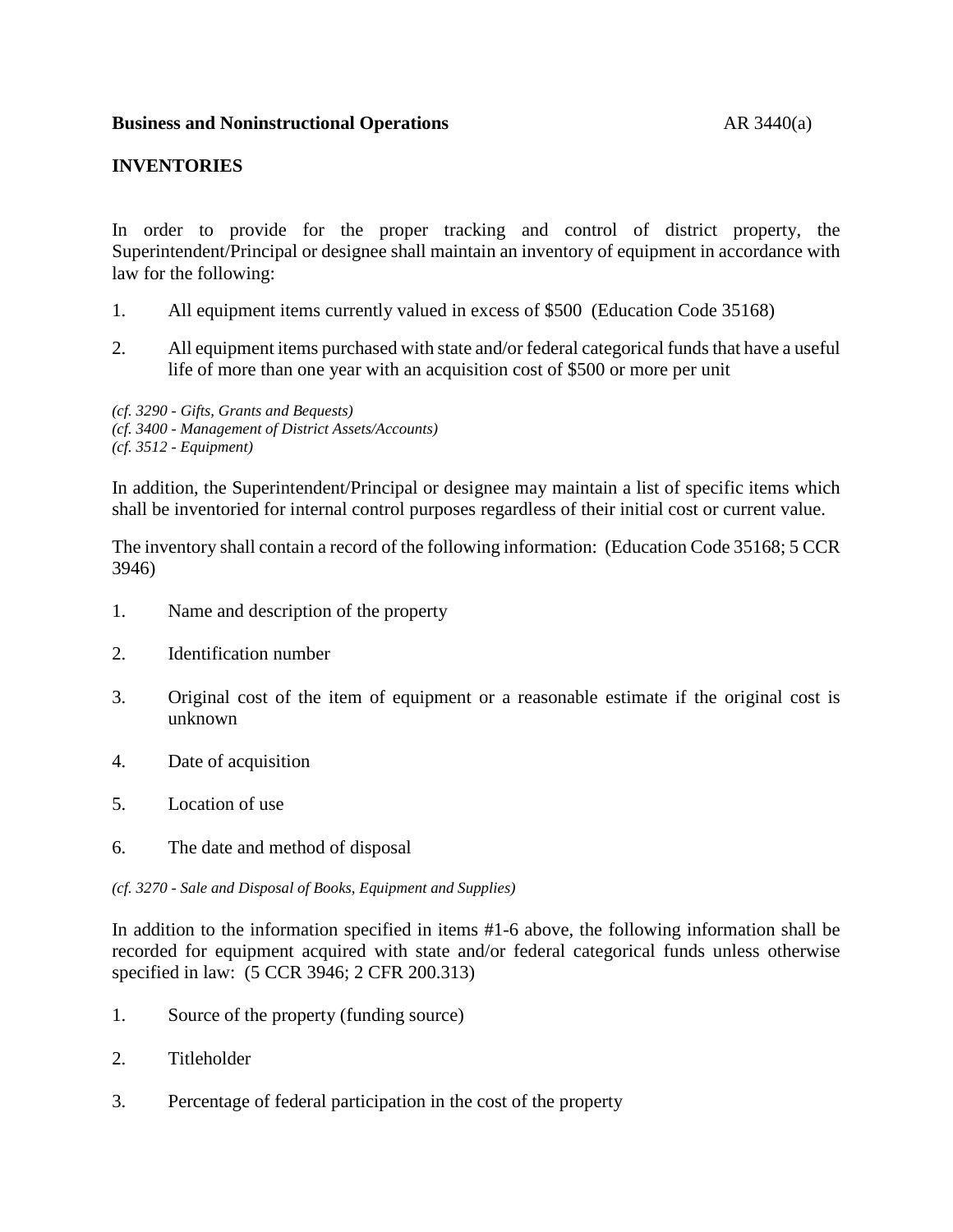# **INVENTORIES** (continued)

- 4. Use and condition of property
- 5. Sale price of the property upon disposition and method used to determine current fair market value

#### *(cf. 3230 - Federal Grant Funds)*

At the time of purchase, the Superintendent/Principal or designee shall affix a label to the equipment containing the identification number and the district name. Equipment items purchased with categorical program funds shall also be labeled with the name of the project in accordance with 5 CCR 3946.

A copy of the inventory shall be kept at the district office and at the appropriate school site.

#### *(cf. 3580 - District Records)*

The Superintendent/Principal or designee shall annually submit an inventory listing of federally owned property in its custody to the federal agency that granted the award. (2 CFR 200.312)

## **Physical Inventory**

At least once every two years, a physical inventory of equipment shall be conducted and the results reconciled with the property records. (2 CFR 200.313)

The Superintendent/Principal or designee shall establish procedures for conducting the physical inventory which shall include, but not be limited to, designation of person(s) responsible for coordinating and conducting the inventory, preparation and distribution of count sheets, procedures for implementing the inventory, and procedures for conducting a recount to substantiate the validity of the inventory.

The Superintendent/Principal or designee shall investigate any differences between the quantities determined by the physical inspection and those in the accounting records.

*Legal Reference: (see next page)*